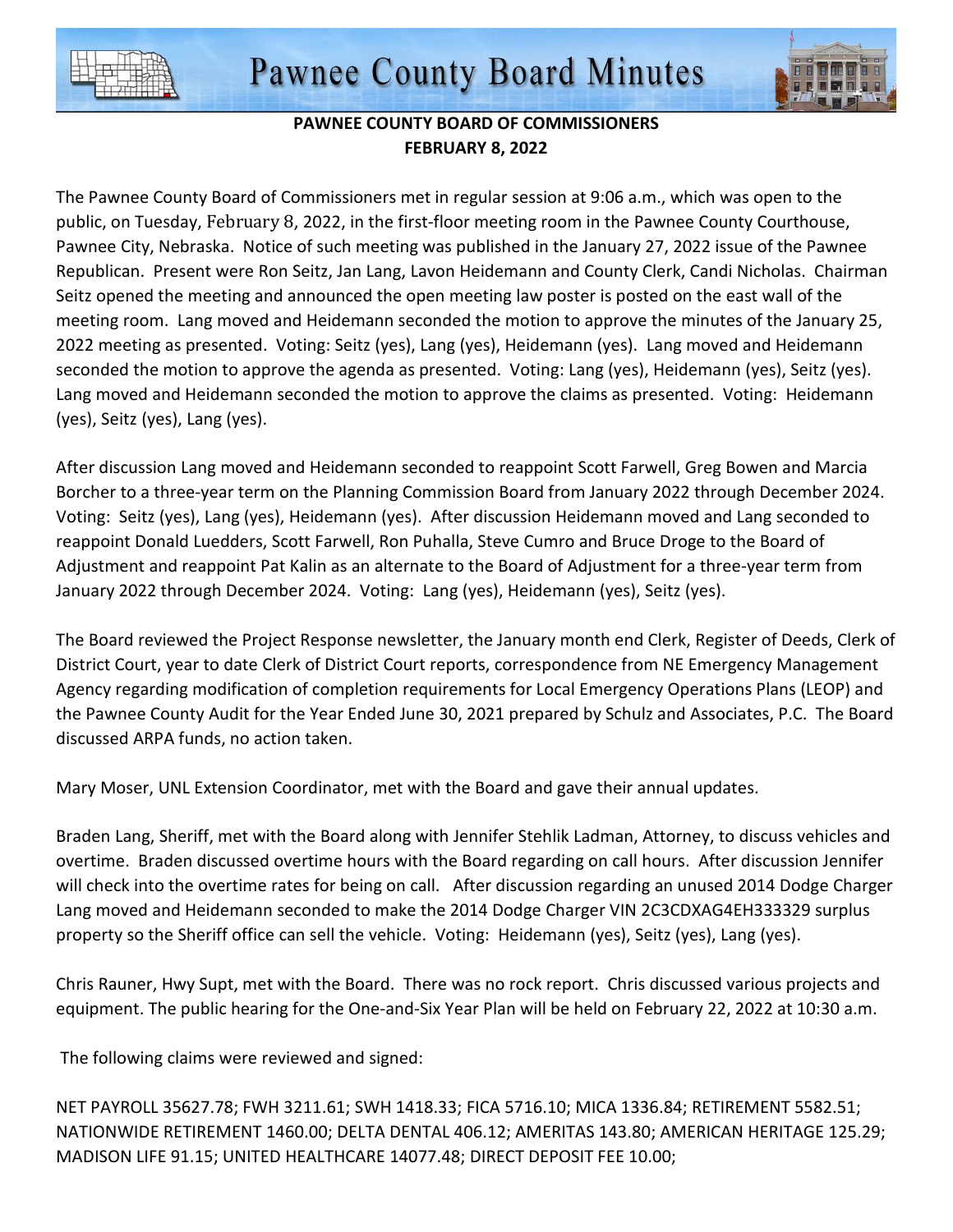



## **GENERAL FUND:**

Advanced Fire & Safety, Inc, fire extinguisher maintenance 31.66; Taylor Bredemeier, reimburse fuel 144.03; Capitol Business Systems, copier usage 30.22; City of Pawnee City, water/sewer 81.06; Consolidated Management Co, training meals 160.18; Constellation Energy, heat 387.16; County Veterans Service Officers, registration Bradbury 60.00; Den's Country Meats, fuel 38.23; Fankhauser, Nelsen, Werts & Ziskey, court appt atty 1855.00; Midwest Alarm Services, fire extinguisher inspection 95.40; MIPS, programming & support 2144.44, Assessor supplies 123.71, Clerk supplies 88.50; NACT, Treasurer supply 230.00; Nestor & Mercure, court appt atty 3075.00; William Ouren, autopsy 150.00; Pawnee County Clerk, reimburse postage 17.90; Pawnee County Memorial Hospital, employee physical 337.47; Pawnee Republican, publishing 234.84; Quill, Treasurer supplies 240.77; County Court supplies 364.99; Soarin Group, IT security 717.00; Stehlik Law, reimburse supplies 87.75; Table Rock Appliance, repairs 226.10; U.S. Bank, Assessor supplies 174.00, Sheriff equipment 773.46;

## **ROAD/BRIDGE FUND:**

Joe Borngtreger, parts 20.00; Mahlon Burkholder, parts 464.00; City of Pawnee City, water/sewer 77.20; Den's Country Meats, fuel 144.21; Kyle's Service, tires 2701.19; NE Assoc County Engineers, registration Rauner 110.00; NPPD 355.51; OPPD 39.38; Robert Tichy, surveyor 750.00; Turnbull Ag Tires, tires 6600.00; US Bank, fuel 70.00; Van Kirk Bros Contracting, pay application no. 2, C-67(252) 252,971.53;

## **ROD PRESERVATION FUND:**

MIPS, supplies 168.00.

Chairman Seitz adjourned the meeting at 10:27 a.m.

S/Ron Seitz S/Jan Lang S/Lavon Heidemann Attest: Candi Nicholas, Pawnee County Clerk

The next Board of Commissioner meeting is scheduled for Tuesday, February 22, 2022, beginning at 9:00 a.m. in the first-floor meeting room of the Pawnee County Courthouse, Pawnee City, Nebraska.